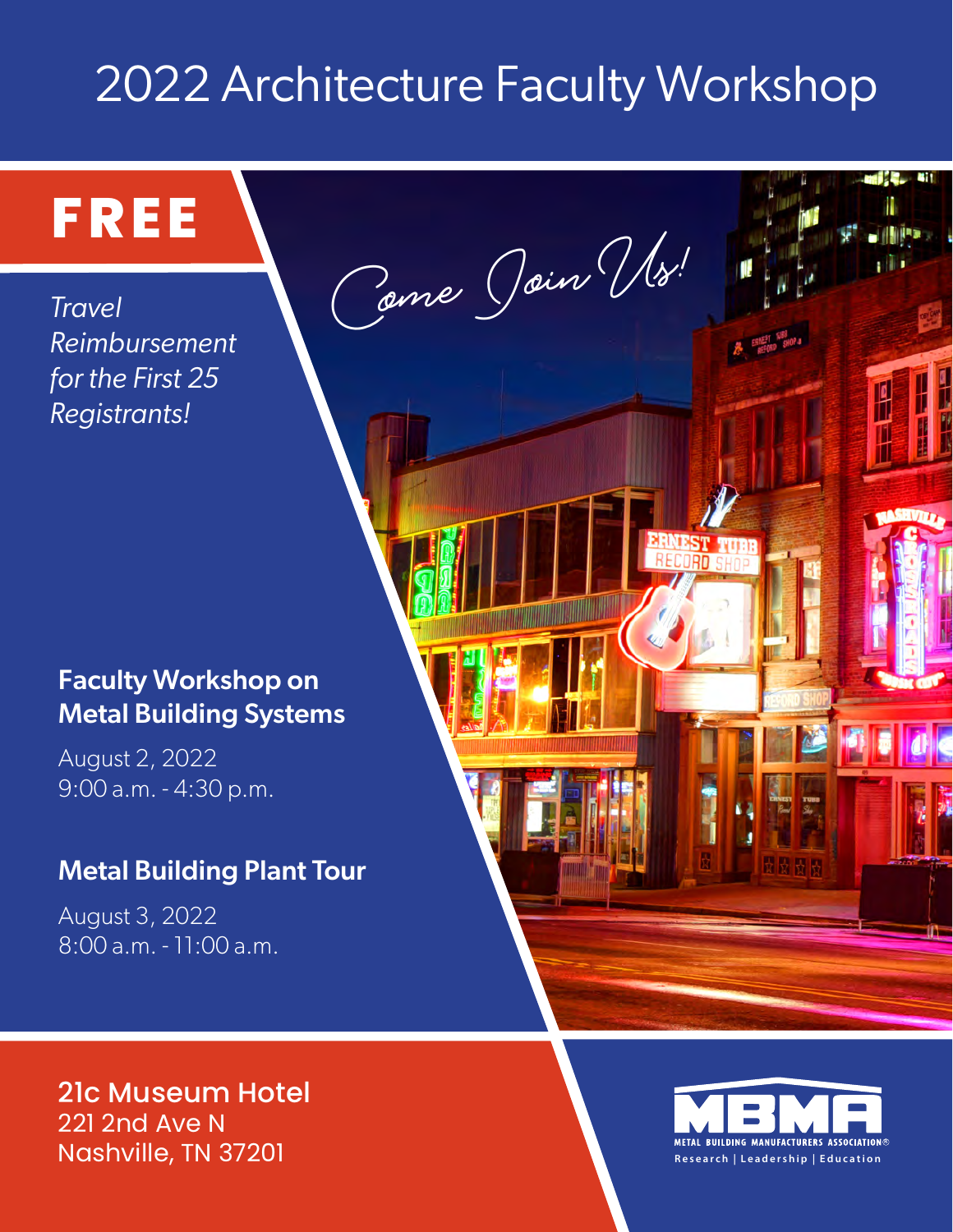### **The Workshop**

**Learn from your architectural faculty colleagues** about how easy it is to introduce metal buildings into your curriculum.

**Hear from practicing architects** about how metal buildings can be used for a wide variety of low-rise, nonresidential structures.

**Gain knowledge from industry experts** about how metal buildings are a great sustainable solution.

**Take a tour of a metal building manufacturing plant** and discover the technology, processes and precision used to create the modern metal building.

# **The Design Competition**

Faculty advisor Kristina Yu, AIA, LEED GA, NCARB, DBIA of the University of New Mexico whose team won top prizes in the 2021 MBMA student design competition will explain how her students benefited from participation.

Eric Pros, AIA of DS Architecture will provide an overview and insights for this year's upcoming competition.

Don't miss out on this opportunity to help your students vie for over **\$28,000 in prize money**. Visit **[mbmaeducation.org](http://mbmaeducation.org)** for details.

# **The Location**

This year's workshop will be held at the historic and eclectic 21c Museum Hotel in Nashville. The hotel designed by Deborah Berke Partners is located two blocks from Nashville's famous Broadway Strip.

The historic Gray & Dudley has been re-imagined to showcase more than 10,500 square feet of exhibition space where curated exhibitions and site-specific installations reflect the global nature of contemporary culture.

# **Come Join Us**

**The event is** FREE **for everyone. For the** first 25 **registrants, all costs for travel, meals and lodging will be reimbursed by the Metal Building Manufacturers Association.** 





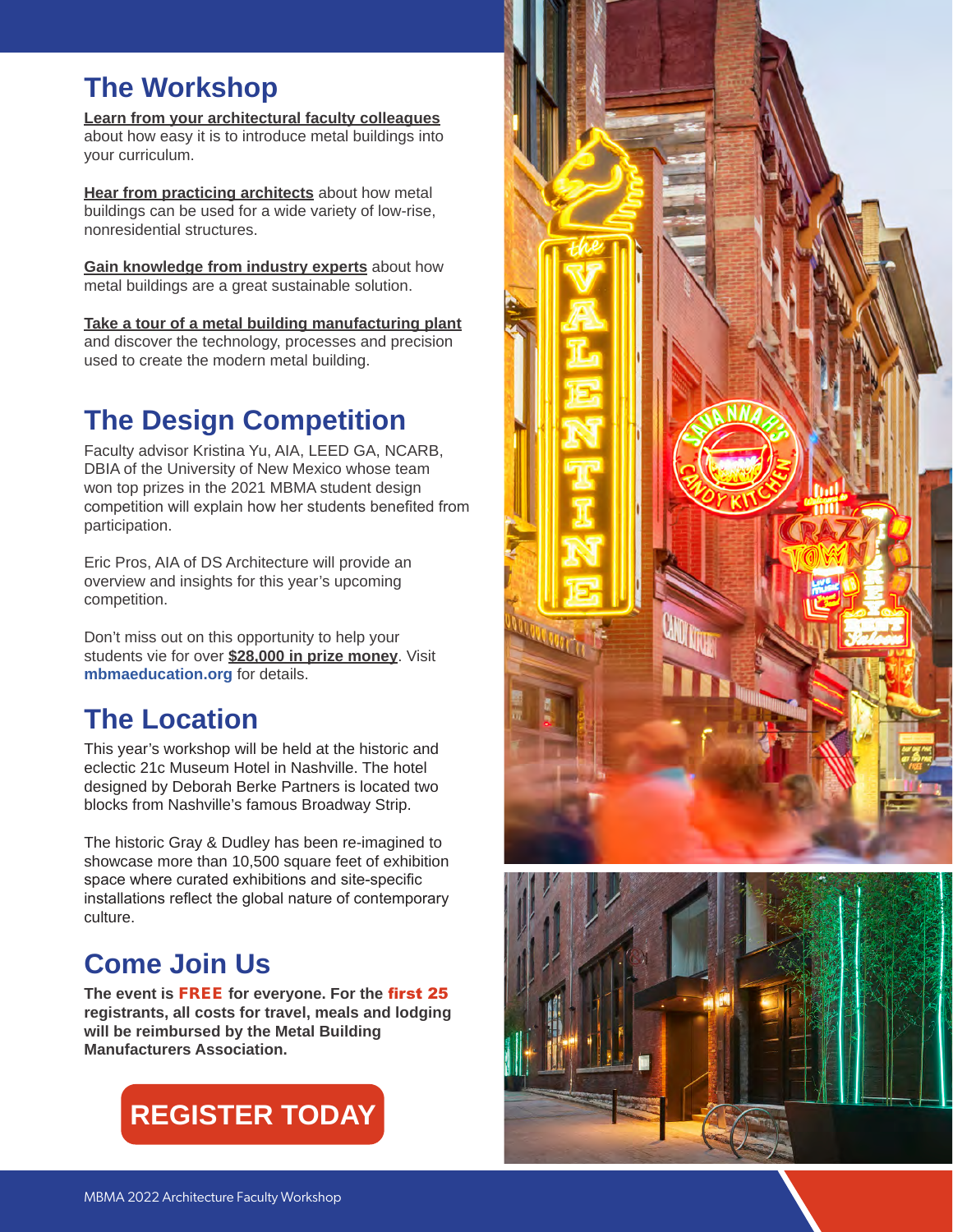# **Agenda**

### **Tuesday August 2, 2022**

| $9:00$ a.m. | "Welcome and Opening Remarks" - John Underwood, Chair, MBMA Education Committee                                                                                    |
|-------------|--------------------------------------------------------------------------------------------------------------------------------------------------------------------|
| $9:15$ a.m. | "Market Trends in Metal Buildings" - Tony Bouquot, General Manager, MBMA                                                                                           |
| $9:30$ a.m. | "Introduction to Metal Buildings" - W. Lee Shoemaker, Ph.D., Director of Research<br>and Engineering, Metal Building Manufacturers Association                     |
| 10:15 a.m.  | <b>Break</b>                                                                                                                                                       |
| 10:30 a.m.  | "2022 MBMA Student Design Competition & Insights on Fire Station Design" - Eric F. Pros,<br>AIA, Director of Design, DS Architecture                               |
| 11:15 a.m.  | "Being a Faculty Advisor for Metal Building Competition" - Kristina Yu AIA, LEED GA, NCARB,<br>DBIA, Associate Professor (SA+P), University of New Mexico          |
| 12:00 p.m.  | Lunch (provided)                                                                                                                                                   |
| 1:00 p.m.   | "Metal Building Designs-In and Out of the Classroom" - Donna Kacmar, FAIA, Professor,<br>Gerald D. Hines College of Architecture and Design, University of Houston |
| 1:45 p.m.   | "Introducing Metal Building Concepts into Architecture Curriculum" - Greg Snyder, Associate<br>Professor of Architecture, University of North Carolina-Charlotte   |
| 2:30 p.m.   | <b>Break</b>                                                                                                                                                       |
| 2:45 p.m.   | Architects' Role in a Metal Building Project - Case Study                                                                                                          |
| 3:45 p.m.   | General Discussion / Wrap Up                                                                                                                                       |
| 4:30 p.m.   | Adjourn                                                                                                                                                            |
| 5:00 p.m.   | Reception Including Guided Tour of 21c Museum Hotel Nashville                                                                                                      |
| 6:30 p.m.   | Dinner on Own                                                                                                                                                      |
|             | <b>Wednesday August 3, 2022</b>                                                                                                                                    |
| 7:30 a.m.   | Board Bus to Plant Tour                                                                                                                                            |
| $8:00$ a.m. | <b>Plant Tour</b>                                                                                                                                                  |
| 11:00 a.m.  | <b>Transportation to Airport</b>                                                                                                                                   |